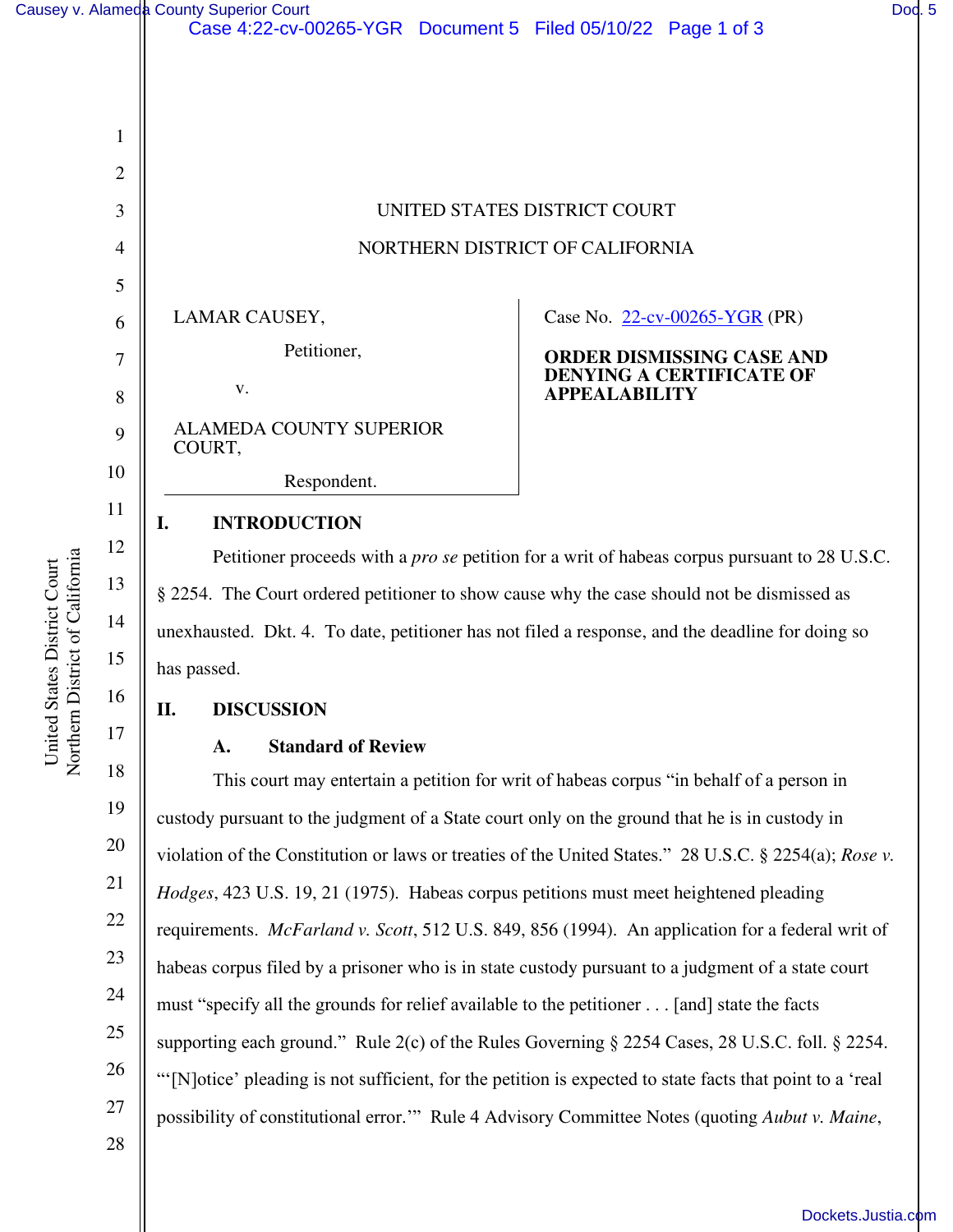431 F.2d 688, 689 (1st Cir. 1970)). "[H]abeas petitions which appear on their face to be legally insufficient are subject to summary dismissal." *Calderon v. United States Dist. Court (Nicolaus)*, 98 F.3d 1102, 1108 (9th Cir. 1996) (Schroeder, J., concurring).

1

2

3

4

5

6

7

8

9

16

17

18

24

27

28

## **B. Analysis**

Before he may challenge either the fact or length of his confinement in a habeas petition in this Court, petitioner must present to the California Supreme Court any claims he wishes to raise in this Court. *See Rose v. Lundy*, 455 U.S. 509, 522 (1982) (holding every claim raised in federal habeas petition must be exhausted). The general rule is that a federal district court must dismiss a federal habeas petition containing any claim as to which state remedies have not been exhausted. *Id.*

A fully unexhausted federal habeas petition may not be stayed and must be dismissed. *See, e.g.*, *Rasberry v. Garcia*, 448 F.3d 1150, 1154 (9th Cir. 2006) (holding that a fully unexhausted petition may not be stayed and observing: "Once a district court determines that a habeas petition contains only unexhausted claims, it need not inquire further as to the petitioner's intentions. Instead, it may simply dismiss the habeas petition for failure to exhaust."); *Jones v. McDaniel*, 320 Fed. Appx. 784, 786 (9th Cir.2009) (affirming the dismissal of a fully unexhausted petition and denial of a stay, because a "*Rhines*<sup>1</sup> stay is only available for a mixed habeas petition where at least some claims have been exhausted, and none of [petitioner's] claims were exhausted").

19 20 21 22 23 It appeared that petitioner had presented a fully unexhausted petition. In his petition, petitioner asserted that he had not appealed his conviction in state court. Dkt. 1 at 2-3. Petitioner was provided an opportunity to demonstrate that the claims had been exhausted or to file an amended petition raising exhausted claims. Petitioner has not filed a response or otherwise communicated with the Court.

**III. CONCLUSION** 

25 26 The petition is DISMISSED without prejudice, and may be re-filed once the claims have been exhausted.

<sup>1</sup> *Rhines v. Weber*, 544 U.S. 269 (2005).